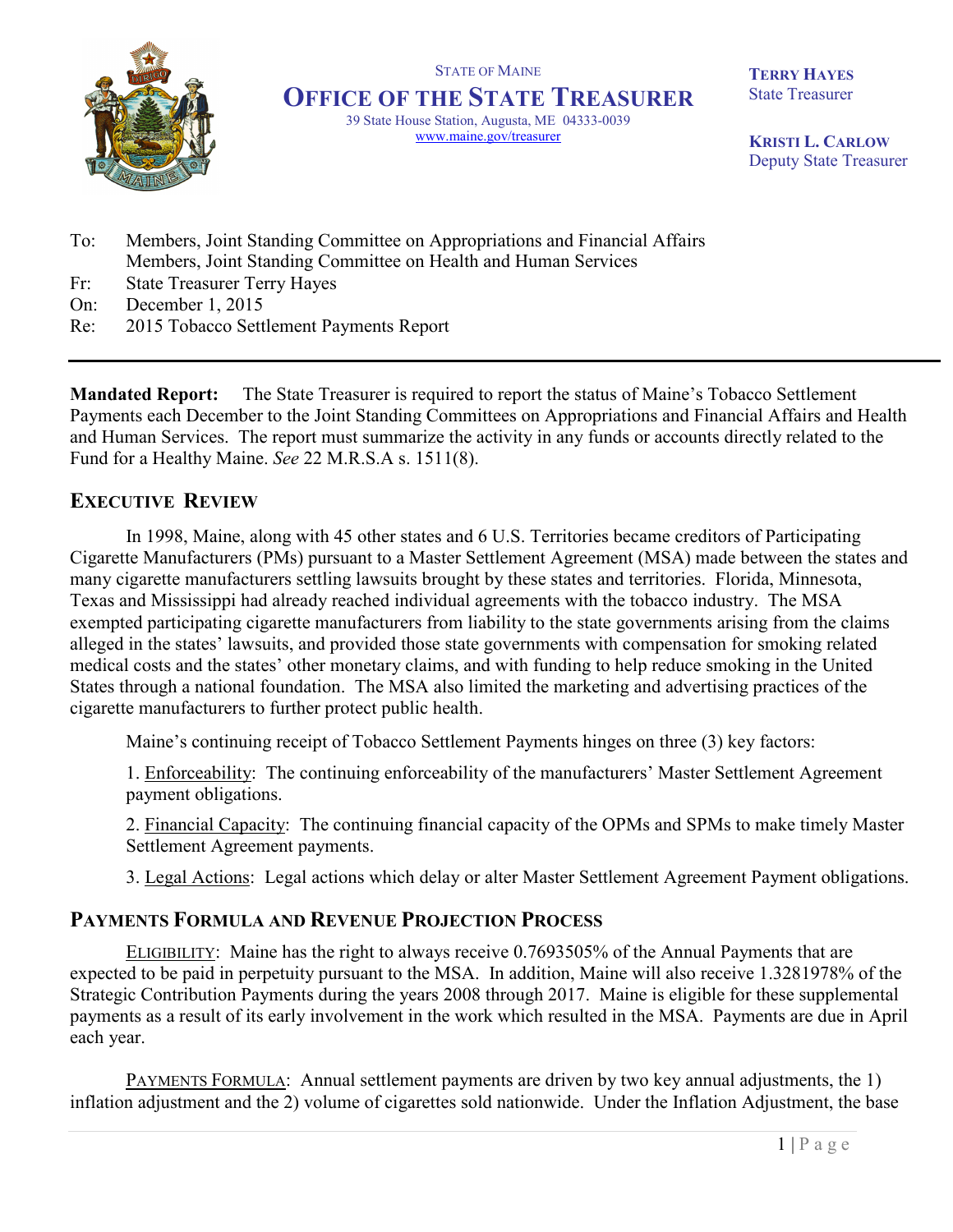annual payments will increase annually by the greatest of 3% or CPI, (Consumer Price Index). Under the Volume Adjustment, the MSA tobacco payments due from the manufacturers are either reduced or increased depending on whether the Original Participating Manufacturers' national sales volumes for a given sales year are less than or greater than, respectively, the national cigarette sales volumes for 1997. Maine's Tobacco Settlement Payments are directly related to the shipments of cigarettes nationwide, without regard to increases or decreases in Maine cigarette sales.

REVENUE PROJECTION PROCESS: The Treasurer's Office organizes a meeting of the Maine Attorney General's Office, the State Budget Office and the Legislature's Office of Fiscal and Program Review in advance of the Spring Revenue Forecasting Committee meeting in order to reach consensus on the revenue forecast. That meeting agenda includes a review of an econometric model available from the National Association of Attorneys General that projects domestic consumption of cigarettes. Each meeting also discusses the likely impacts on Maine's payments stream of any disputes pending under the MSA. These disputes, and the timing and direction of their outcomes, present significant volatility to the revenue stream projection process.

Under the MSA, a participating tobacco company may be entitled to a reduction in its annual payment obligation for the Non-participating Manufacturer Adjustment if two (2) things are determined in its favor: First, an economic firm determines that the disadvantages imposed upon it by the MSA were a significant contributing factor in its loss of market share to non-participating manufacturers (NPMs), and; Second, recovery of this NPM Adjustment amount from an individual state is dependent on a) whether the state had a qualifying statute governing NPM escrow deposits in place during the relevant sales year and b) whether the individual state diligently enforced that qualifying statute.

Once the PMs dispute the calculated amount they owe by claiming entitlement to the NPM Adjustment, they have three options under the MSA. They may pay the contested amount to the State anyway, as Phillip Morris did for sales years 2003-2009, or the PM may place the amount in a disputed payment account, which R.J. Reynolds did for sales years 2003-2010 (excepting sales year 2006, for which it withheld the NPM Adjustment amount), and which Phillip Morris did for the first time with its April 2011 payment. To date R.J. Reynolds has escrowed more than \$2.1 billion into the disputed payments account for the NPM Adjustment for those sales years. Finally, the PMs may simply withhold the entire amount they dispute from their annual payments, and many PMs have done this.

Beginning in sales year 2003 (and expected for every sales year thereafter), the PMs have claimed that they are entitled to an NPM Adjustment, which would result in a decrease in the amount the PMs owe under the MSA for any year in which the PMs' argument succeeds. The 2003 NPM Adjustment dispute as it pertains to Maine went to a final arbitration hearing in September 2012, and on September 11, 2013 the Panel issued its ruling finding in Maine's favor. Specifically, the Panel found that Maine diligently enforced its qualifying statute during sales year 2003 and that Maine's payment is thus not subject to the NPM Adjustment for that year. As a result of that favorable decision, the State determined that it was entitled to an additional payment of \$5,569,153. The State's 2014 payment included these additional funds, as well as a potential overpayment as calculated by the Independent Auditor, PwC. PwC is continuing to work with the States and the PMs in an effort to identify and correct any errors. It is not known when PwC will finalize its work. If errors are identified, PwC may make adjustments to States' payments in future years.

## **TOBACCO SETTLEMENT PAYMENTS AND INVESTMENT EARNINGS**

The State of Maine has received \$845,855,948 to date in Tobacco Settlement payments. Each payment is deposited into the Fund for a Healthy Maine (FHM) where it is held in the Treasurer's Cash Pool. All investment earnings on these funds are deposited back into the FHM.